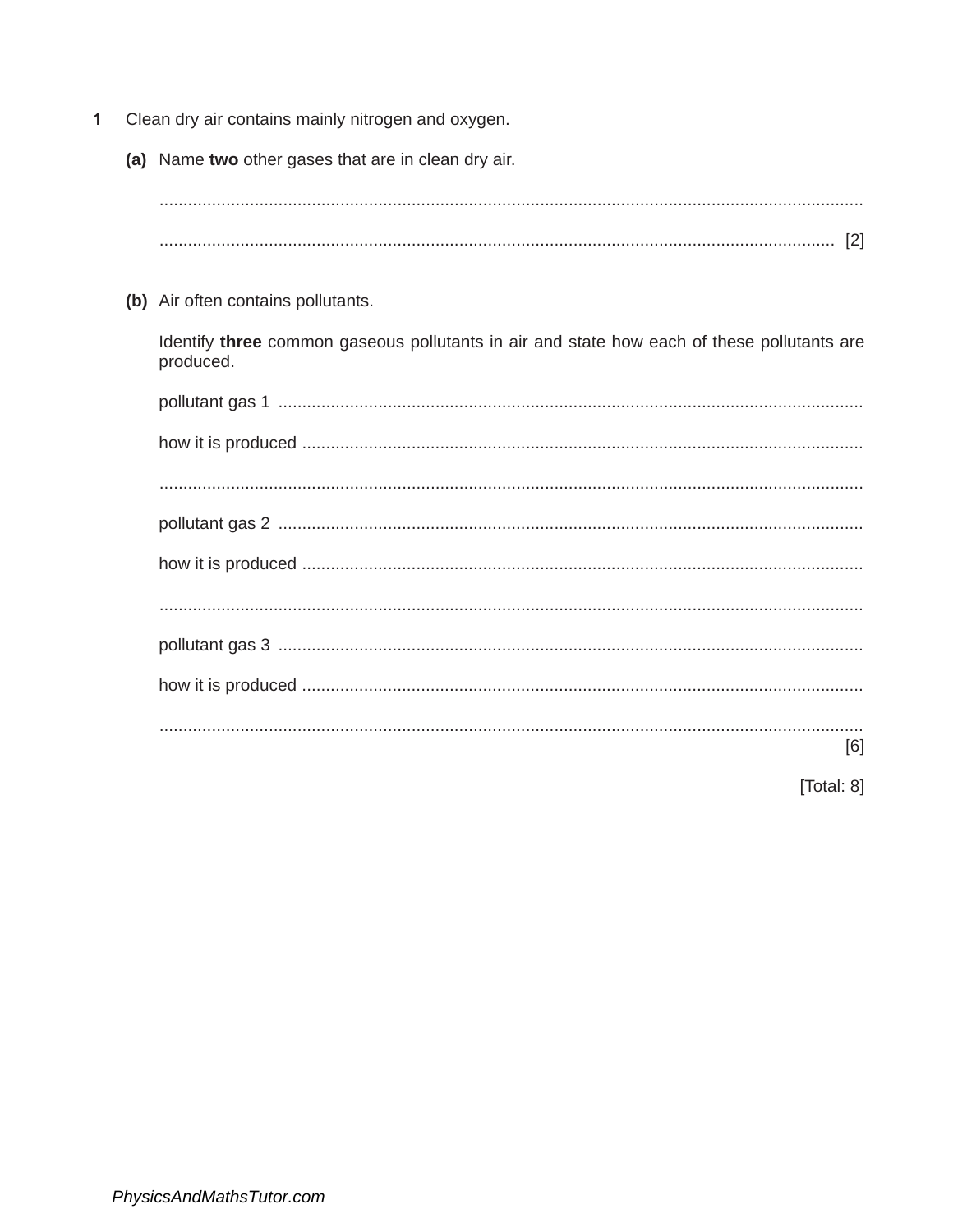- $\overline{2}$ This question is about compounds of nitrogen.
	- (a) (i) Describe the Haber Process giving reaction conditions and a chemical equation. Reference to rate and yield is not required.

(ii) Give one use of ammonia. 

(b) The diagram shows the structure of a hydrazine molecule.



Draw the electron arrangement of a hydrazine molecule. Show the outer shell electrons only.

(c) Hydrazine is a base.

(i) Define the term base.

(ii) Complete the chemical equation to show that hydrazine acts as a base when added to water.

> $N_2H_4 + H_2O \rightarrow$  ............... + ..............  $[1]$

 $[2]$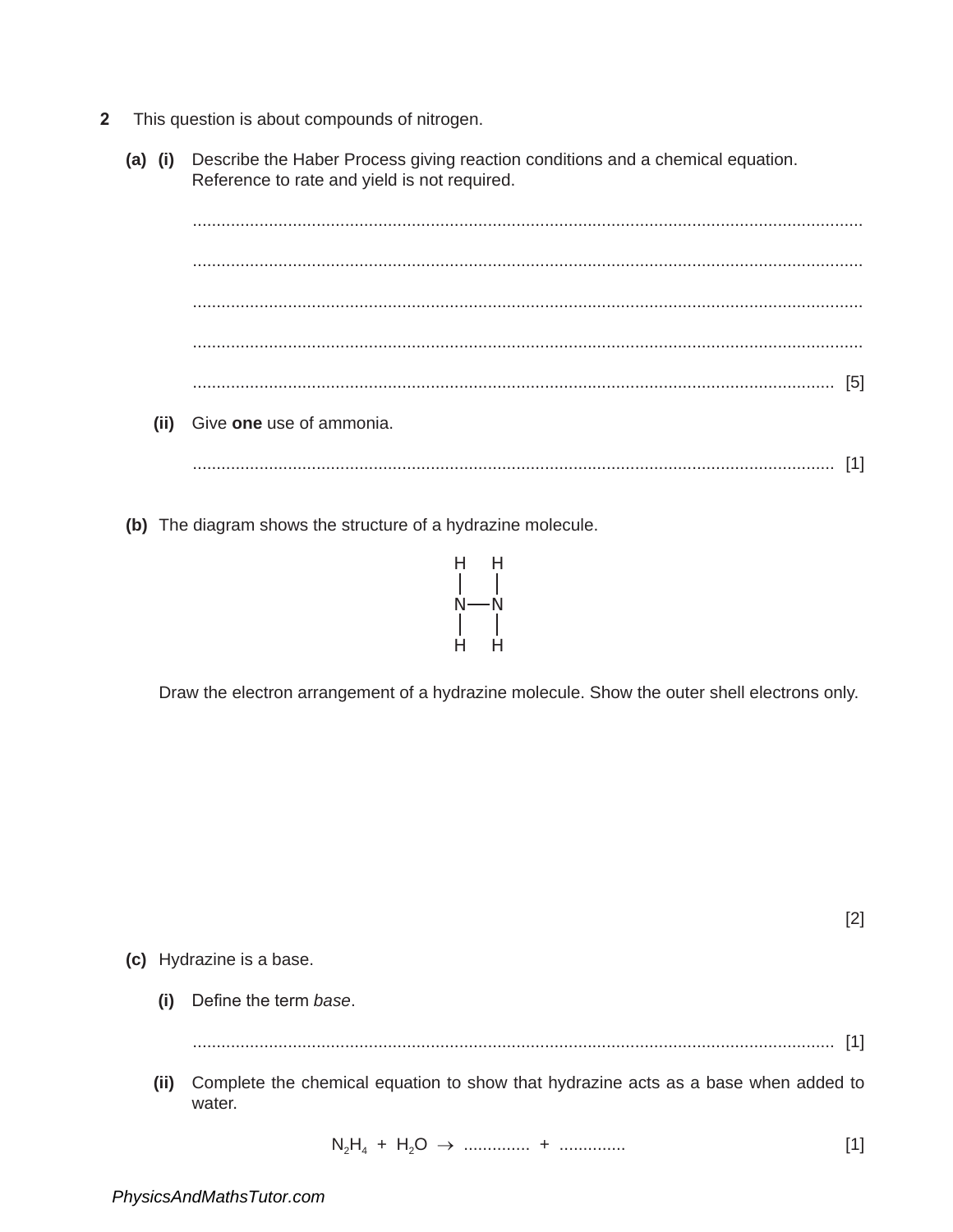- **(d)** Nitrogen dioxide is an atmospheric pollutant.
	- **(i)** State **one** environmental problem caused by nitrogen dioxide.

....................................................................................................................................... [1]

**(ii)** Explain how oxides of nitrogen, such as nitrogen dioxide, are formed in car engines.

 ............................................................................................................................................. ....................................................................................................................................... [2]

[Total: 13]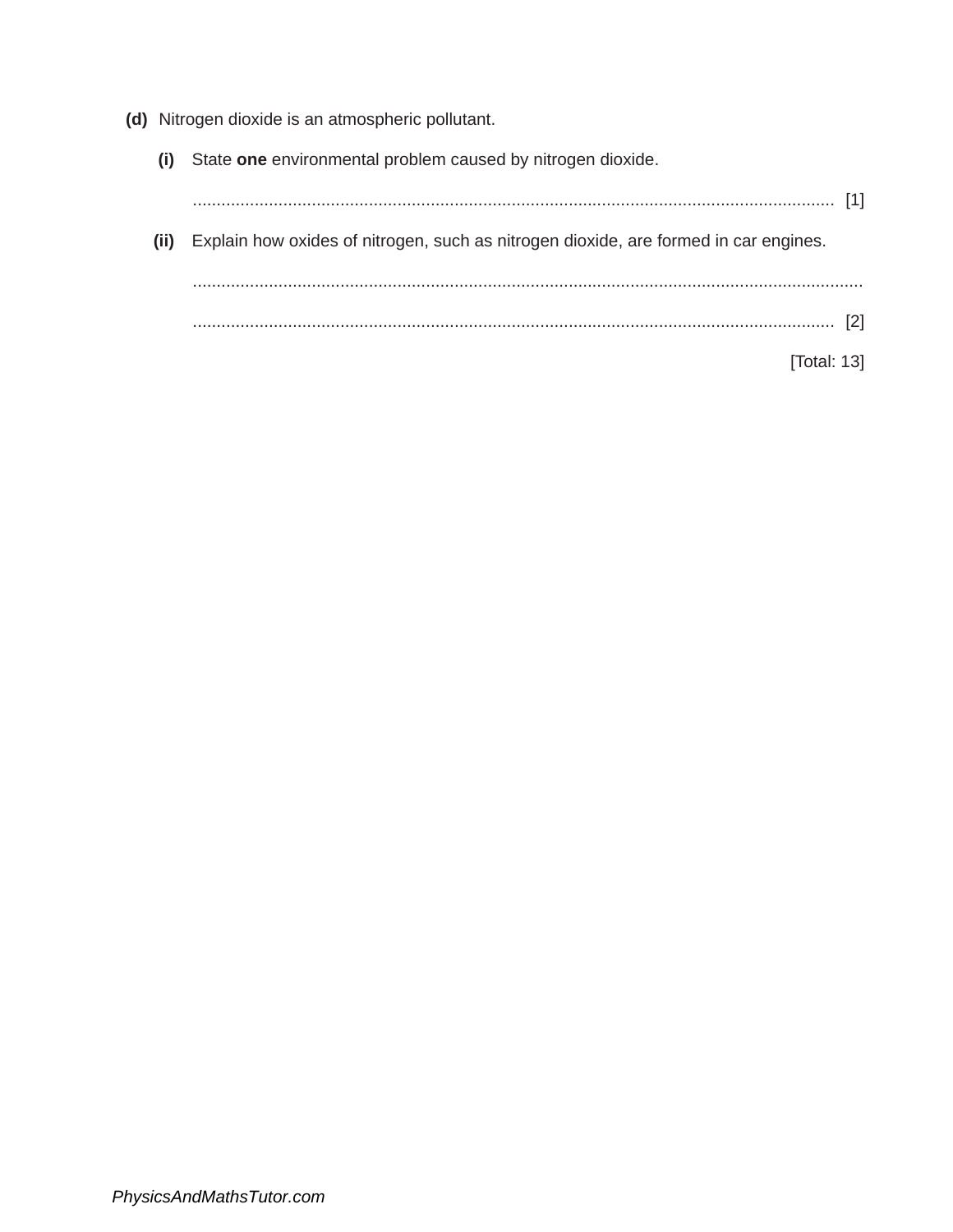(a) Polluted air contains two oxides of carbon and two oxides of nitrogen. A major source 3 pollutants is motor vehicles. of these

> Describe how carbon dioxide and carbon monoxide are formed in motor vehicle engines.  $(i)$

State one adverse effect of each of these gases.  $(ii)$ Nitrogen monoxide, NO, is released by motor vehicle exhausts.  $(iii)$ Explain how nitrogen monoxide is formed in motor vehicle engines.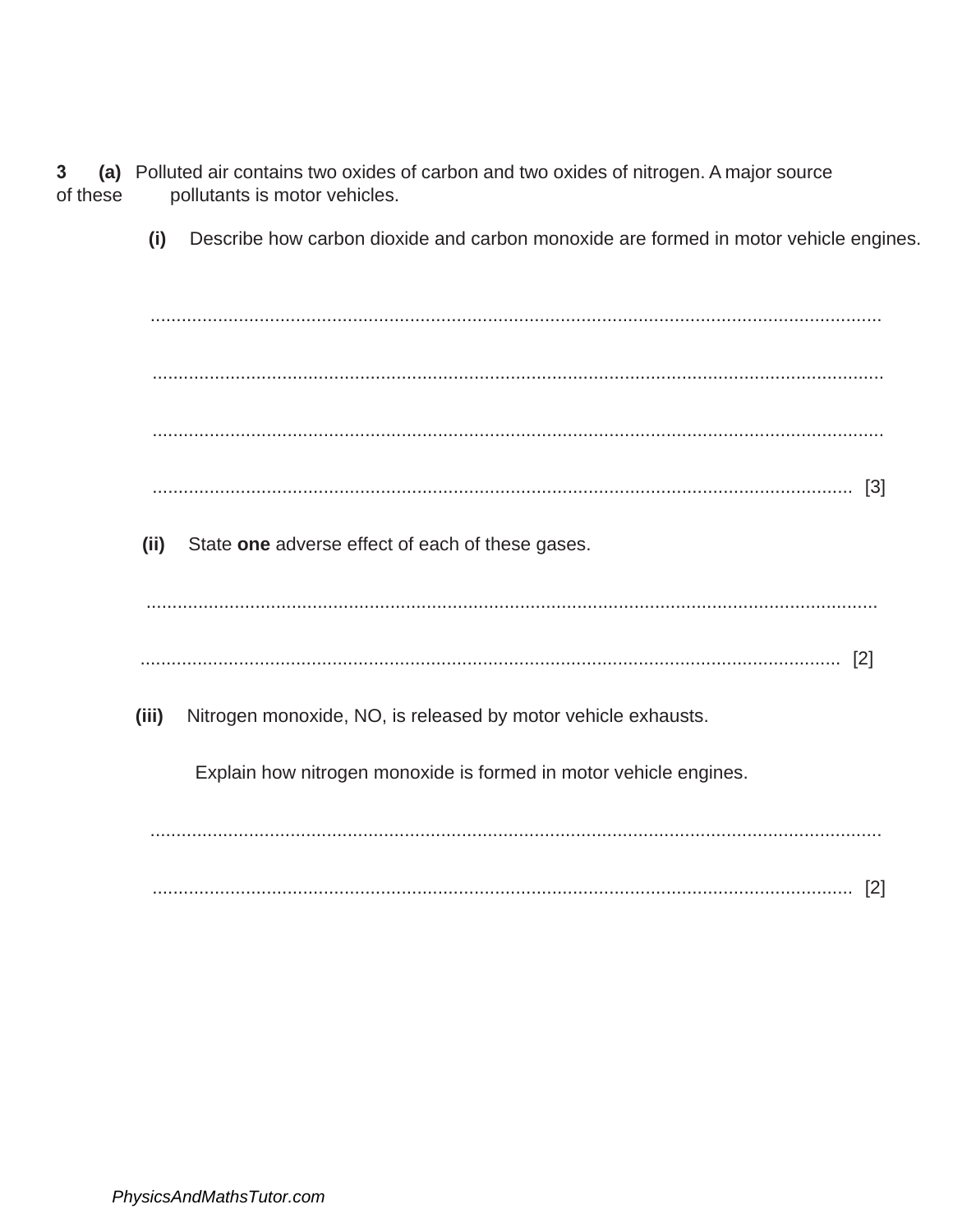When nitrogen monoxide is released into the atmosphere, nitrogen dioxide, NO<sub>2</sub>, is formed. (iv) Suggest an explanation why this happens. (b) Predict the possible adverse effect on the environment when this non-metal oxide,  $NO<sub>2</sub>$ , reacts with water and oxygen.

(c) How are the amounts of carbon monoxide and nitrogen monoxide emitted by modern motor vehicles reduced? Include an equation in your answer.

[Total: 13]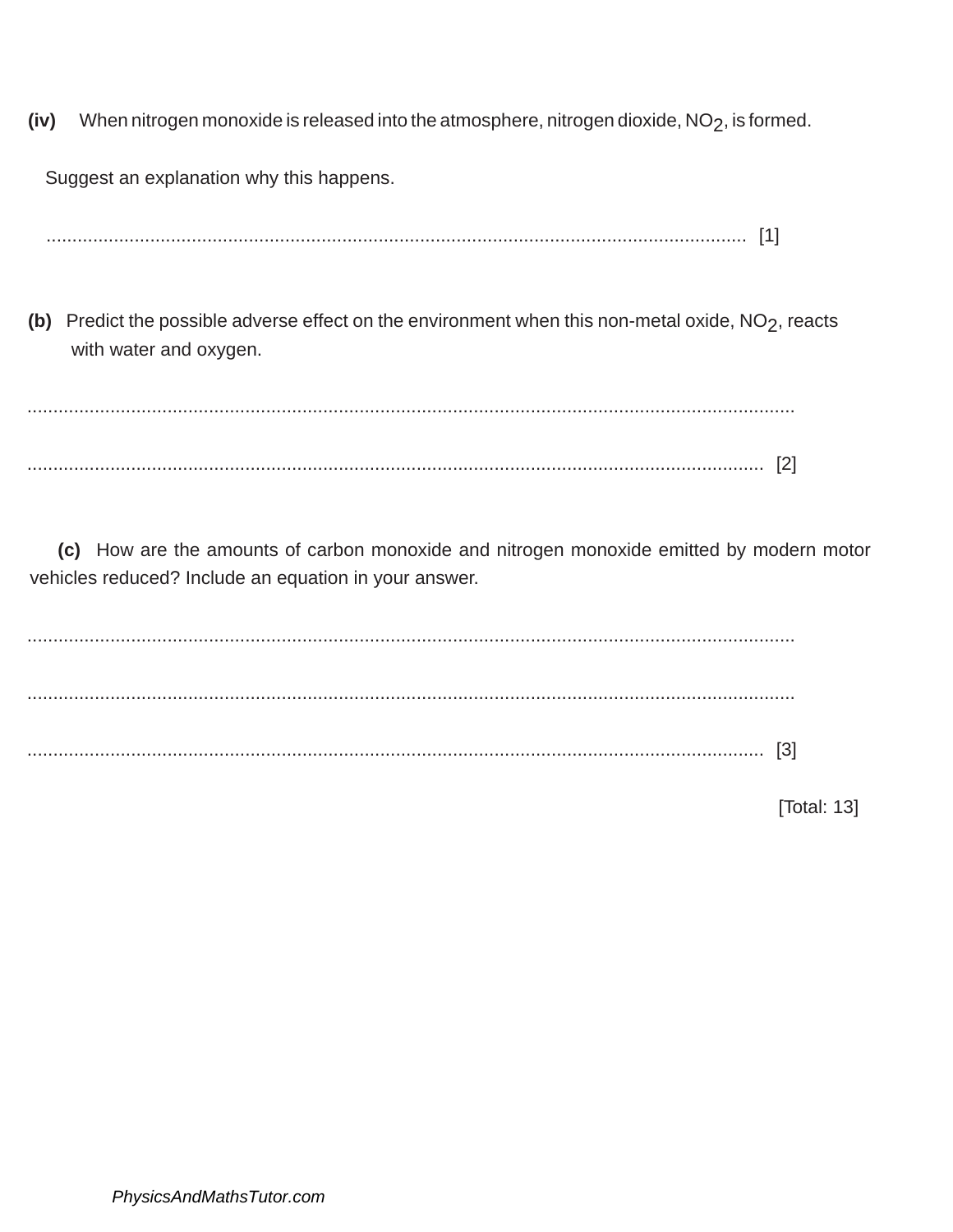- $\overline{\mathbf{4}}$ Three common pollutants in the air are carbon monoxide, the oxides of nitrogen, NO and  $NO<sub>2</sub>$ , and unburnt hydrocarbons. They are all emitted by motor vehicles.
	- (a) Describe how the oxides of nitrogen are formed.

(b) Describe how a catalytic converter reduces the emission of these three pollutants.

(c) Other atmospheric pollutants are lead compounds from leaded petrol. Explain why lead compounds are harmful.

[Total: 7]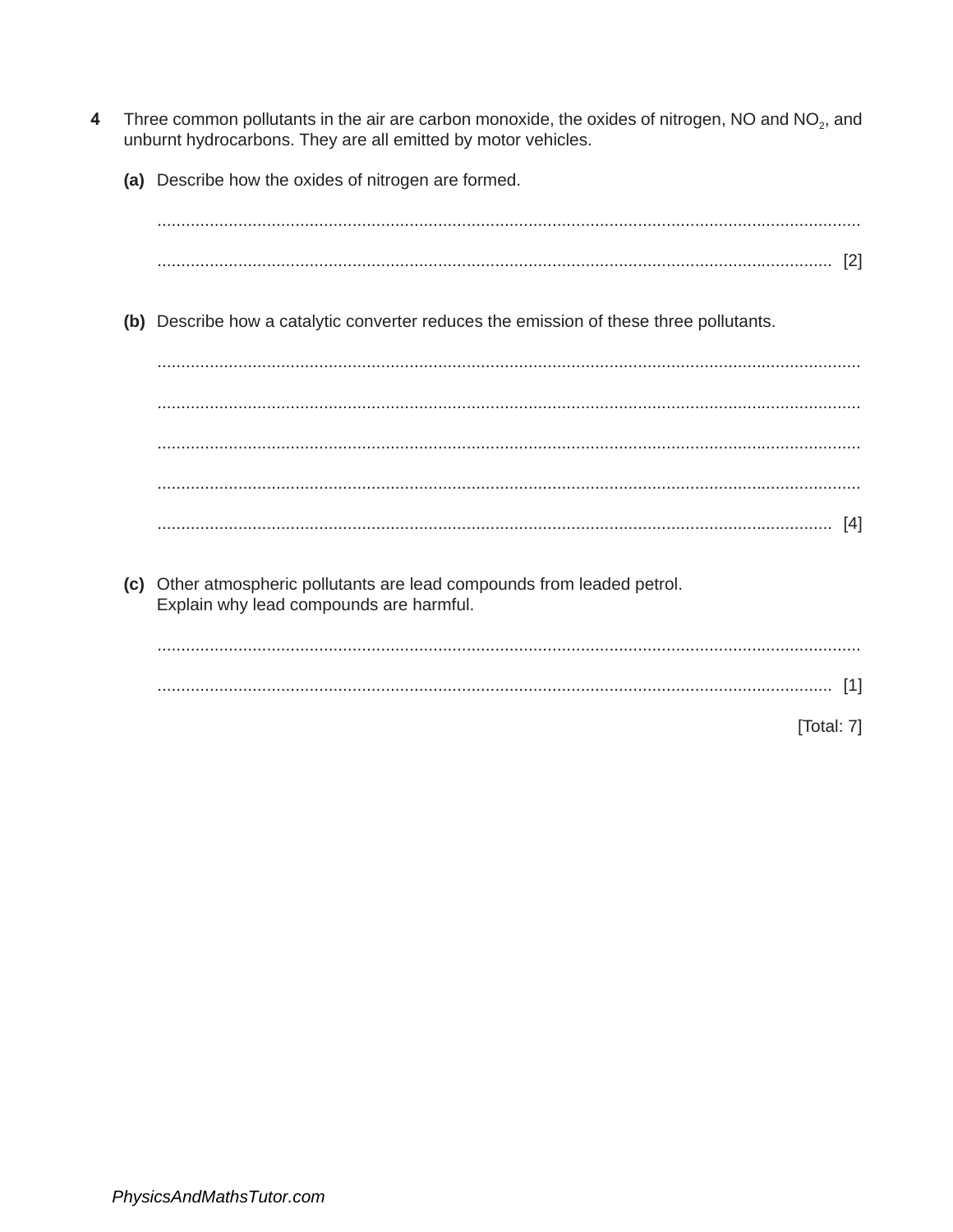| 5 | Air is a mixture of gases. The main constituents are the elements oxygen and nitrogen. |                                                                                                |  |
|---|----------------------------------------------------------------------------------------|------------------------------------------------------------------------------------------------|--|
|   | $(a)$ (i)                                                                              | Name another element in air.                                                                   |  |
|   |                                                                                        | $\lceil 1 \rceil$                                                                              |  |
|   | (ii)                                                                                   | Give the formula of a compound in unpolluted air.                                              |  |
|   |                                                                                        |                                                                                                |  |
|   |                                                                                        | (b) Common pollutants present in air are the oxides of nitrogen and sulfur dioxide.            |  |
|   | (i)                                                                                    | How are the oxides of nitrogen formed?                                                         |  |
|   |                                                                                        |                                                                                                |  |
|   |                                                                                        |                                                                                                |  |
|   |                                                                                        |                                                                                                |  |
|   | (ii)                                                                                   | How is sulfur dioxide formed?                                                                  |  |
|   |                                                                                        |                                                                                                |  |
|   |                                                                                        |                                                                                                |  |
|   |                                                                                        |                                                                                                |  |
|   | (iii)                                                                                  | These oxides are largely responsible for acid rain.<br>State two harmful effects of acid rain. |  |
|   |                                                                                        |                                                                                                |  |
|   |                                                                                        |                                                                                                |  |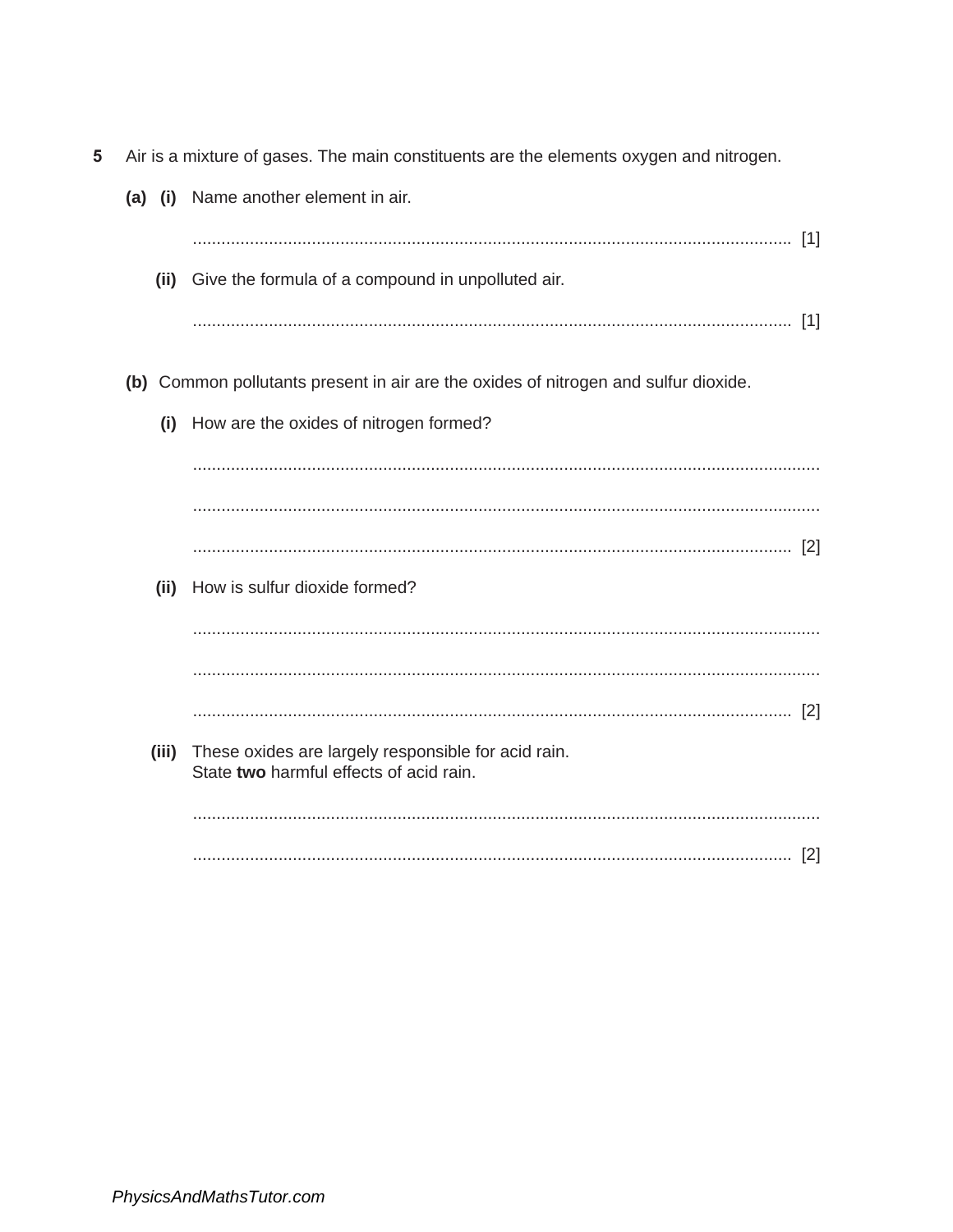**(c)** The percentage of oxygen in air can be determined by the following experiment.



The gas syringe contains 50 cm<sup>3</sup> of air. The large pile of copper is heated and the air is passed from one gas syringe to the other over the hot copper. The large pile of copper turns black. The gas is allowed to cool and its volume measured.

The small pile of copper is heated and the remaining gas passed over the hot copper. The copper does not turn black. The final volume of gas left in the apparatus is less than 50 cm<sup>3</sup>.

**(i)** Explain why the copper in the large pile turns black.

| (ii) | Why must the gas be allowed to cool before its volume is measured?    |  |
|------|-----------------------------------------------------------------------|--|
|      |                                                                       |  |
|      | (iii) Explain why the copper in the small pile did not turn black.    |  |
|      |                                                                       |  |
|      |                                                                       |  |
|      | (iv) What is the approximate volume of the gas left in the apparatus? |  |
|      | $[1]$                                                                 |  |
|      | [Total: 13]                                                           |  |
|      |                                                                       |  |